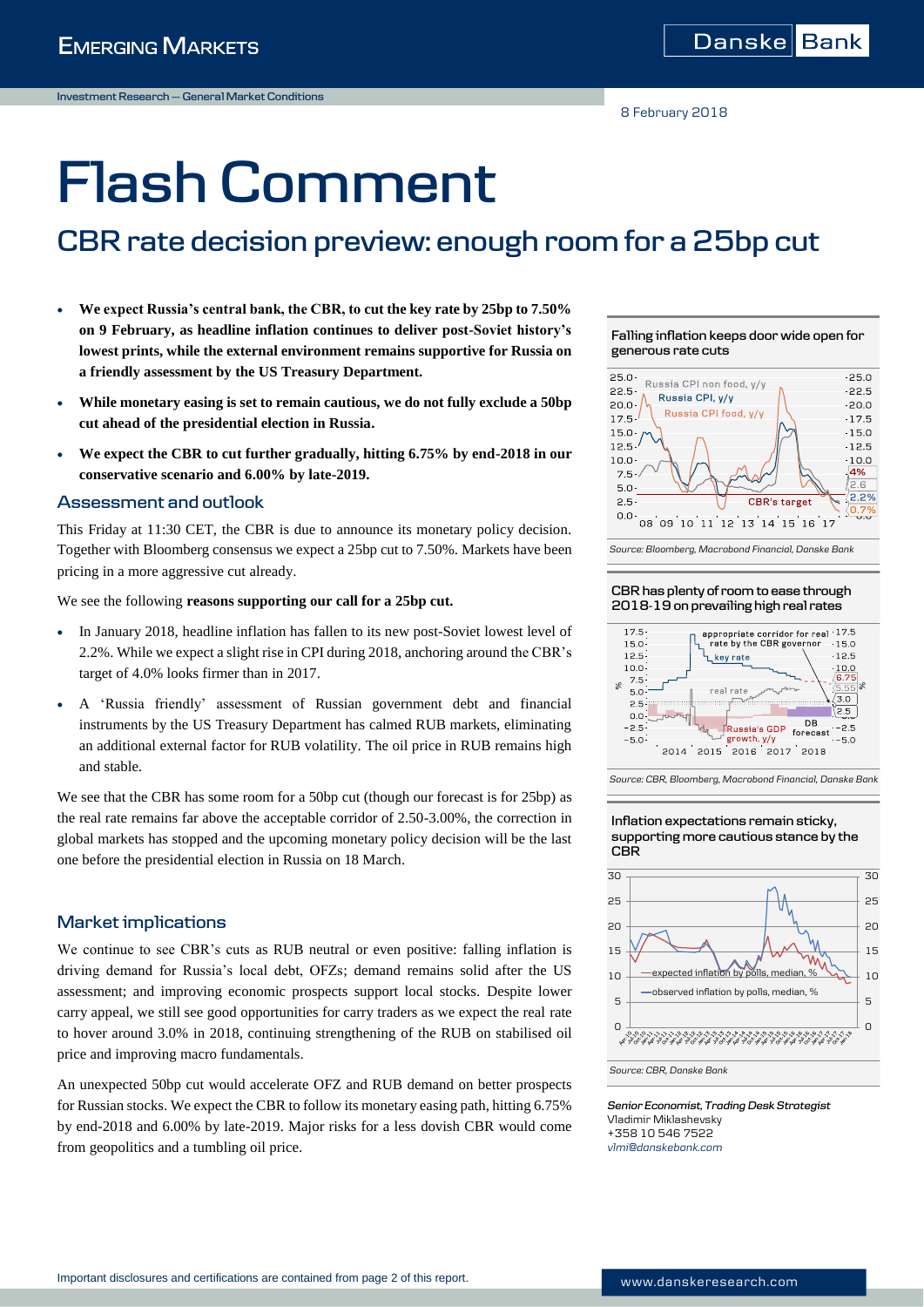## <span id="page-1-0"></span>**Disclosures**

This research report has been prepared by Danske Bank A/S ('Danske Bank'). The author of this research report is Vladimir Miklashevsky, Senior Analyst.

#### **Analyst certification**

Each research analyst responsible for the content of this research report certifies that the views expressed in the research report accurately reflect the research analyst's personal view about the financial instruments and issuers covered by the research report. Each responsible research analyst further certifies that no part of the compensation of the research analyst was, is or will be, directly or indirectly, related to the specific recommendations expressed in the research report.

#### **Regulation**

Danske Bank is authorised and subject to regulation by the Danish Financial Supervisory Authority and is subject to the rules and regulation of the relevant regulators in all other jurisdictions where it conducts business. Danske Bank is subject to limited regulation by the Financial Conduct Authority and the Prudential Regulation Authority (UK). Details on the extent of the regulation by the Financial Conduct Authority and the Prudential Regulation Authority are available from Danske Bank on request.

Danske Bank's research reports are prepared in accordance with the recommendations of the Danish Securities Dealers Association.

#### **Conflicts of interest**

Danske Bank has established procedures to prevent conflicts of interest and to ensure the provision of high-quality research based on research objectivity and independence. These procedures are documented in Danske Bank's research policies. Employees within Danske Bank's Research Departments have been instructed that any request that might impair the objectivity and independence of research shall be referred to Research Management and the Compliance Department. Danske Bank's Research Departments are organised independently from, and do not report to, other business areas within Danske Bank.

Research analysts are remunerated in part based on the overall profitability of Danske Bank, which includes investment banking revenues, but do not receive bonuses or other remuneration linked to specific corporate finance or debt capital transactions.

#### **Financial models and/or methodology used in this research report**

Calculations and presentations in this research report are based on standard econometric tools and methodology as well as publicly available statistics for each individual security, issuer and/or country. Documentation can be obtained from the authors on request.

#### **Risk warning**

Major risks connected with recommendations or opinions in this research report, including as sensitivity analysis of relevant assumptions, are stated throughout the text.

**Expected updates**

Weekly.

### **Date of first publication**

See the front page of this research report for the date of first publication.

# General disclaimer

This research report has been prepared by Danske Bank (a division of Danske Bank A/S). It is provided for informational purposes only. It does not constitute or form part of, and shall under no circumstances be considered as, an offer to sell or a solicitation of an offer to purchase or sell any relevant financial instruments (i.e. financial instruments mentioned herein or other financial instruments of any issuer mentioned herein and/or options, warrants, rights or other interests with respect to any such financial instruments) ('Relevant Financial Instruments').

The research report has been prepared independently and solely on the basis of publicly available information that Danske Bank considers to be reliable. While reasonable care has been taken to ensure that its contents are not untrue or misleading, no representation is made as to its accuracy or completeness and Danske Bank, its affiliates and subsidiaries accept no liability whatsoever for any direct or consequential loss, including without limitation any loss of profits, arising from reliance on this research report.

The opinions expressed herein are the opinions of the research analysts responsible for the research report and reflect their judgement as of the date hereof. These opinions are subject to change and Danske Bank does not undertake to notify any recipient of this research report of any such change nor of any other changes related to the information provided herein.

This research report is not intended for, and may not be redistributed to, retail customers in the United Kingdom or the United States.

This research report is protected by copyright and is intended solely for the designated addressee. It may not be reproduced or distributed, in whole or in part, by any recipient for any purpose without Danske Bank's prior written consent.